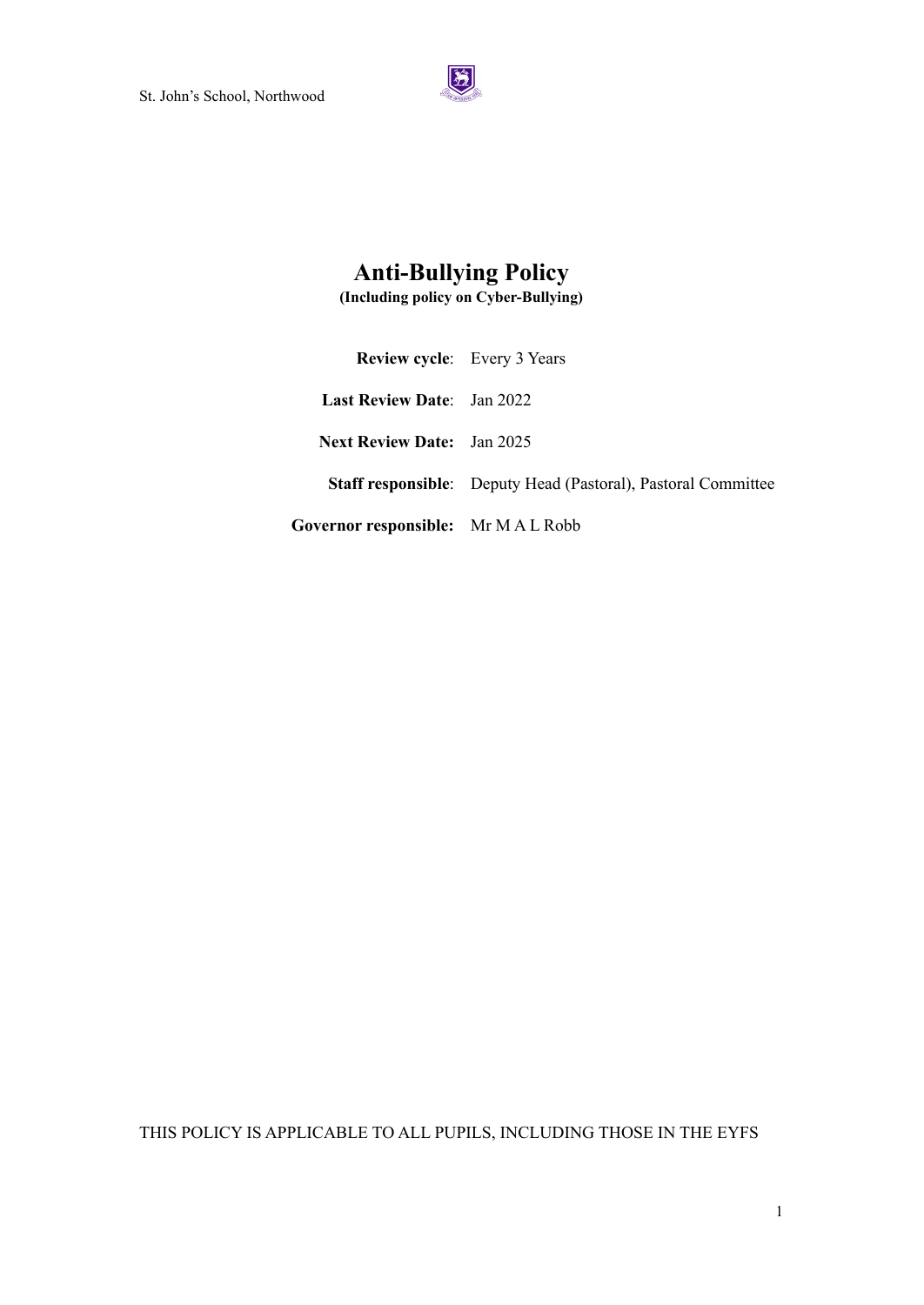

# **ANTI BULLYING POLICY**

## *This policy takes account of the DfE Guidance on:*

- *● [Preventing](https://www.gov.uk/government/uploads/system/uploads/attachment_data/file/623895/Preventing_and_tackling_bullying_advice.pdf) and Tackling Bullying (July 2017)*
- *[Cyberbullying:](https://www.gov.uk/government/uploads/system/uploads/attachment_data/file/374850/Cyberbullying_Advice_for_Headteachers_and_School_Staff_121114.pdf) Advice for headteachers and school staf (2014)*.

This policy should be read in conjunction with the *E-Safety and Network [Acceptable](https://docs.google.com/document/d/1PbHq2p8VANnn9sYAehar4Iq07M-xXfmGeoBv31Wgx9c/edit) Use [Policy](https://docs.google.com/document/d/1PbHq2p8VANnn9sYAehar4Iq07M-xXfmGeoBv31Wgx9c/edit)*

#### **Introduction**

*At St John's* governors, staff, parents and children work together to create a happy, caring, learning environment in which respect for one another is actively promoted. Bullying, whether verbal, physical or indirect will not be tolerated. It is everyone's responsibility to aim to prevent occurrences of bullying and to deal with any incidents quickly and effectively. Research has shown that the extent of bullying in schools can be greatly underestimated. Although bullying is not a specific criminal offence, it may cause psychological damage, even suicide, and there are criminal laws which apply to harassment and threatening behaviour. This policy is available to all parents through the school's website and to staff in the staff handbook.

## **Objectives**

*At St John's* we believe every pupil has the right to enjoy his time at St John's free from any form of intimidation and that they should feel safe and supported. The third school aim is 'To ensure that each pupil is secure, safe, happy and well cared for'. It is therefore of utmost importance that any suspected bullying incident is dealt with very seriously as the victim must feel the total support of the school and know that problems will be acted upon.

It is also important to educate the perpetrator so that he understands that what he has done is wrong. Bullying behaviour may be symptomatic of deep seated, sometimes unacknowledged unhappiness. The perpetrator should understand the seriousness of the situation and will not re-offend.

#### **Aims**

- To make it clearly understood by all members of the school community that bullying will not be tolerated at St. John's
- To prevent as far as is possible bullying taking place
- To respond effectively to particular incidents
- Through staff training and the curriculum, to raise awareness about bullying behaviour, challenge attitudes about bullying behaviour, increase understanding for bullied pupils and help to build an anti-bullying ethos in the school

#### **What is bullying?**

#### *There are many definitions of bullying, but most have three things in common:*

- It is deliberately hurtful behaviour
- It is repeated often over a period of time
- It is difficult for those being bullied to defend themselves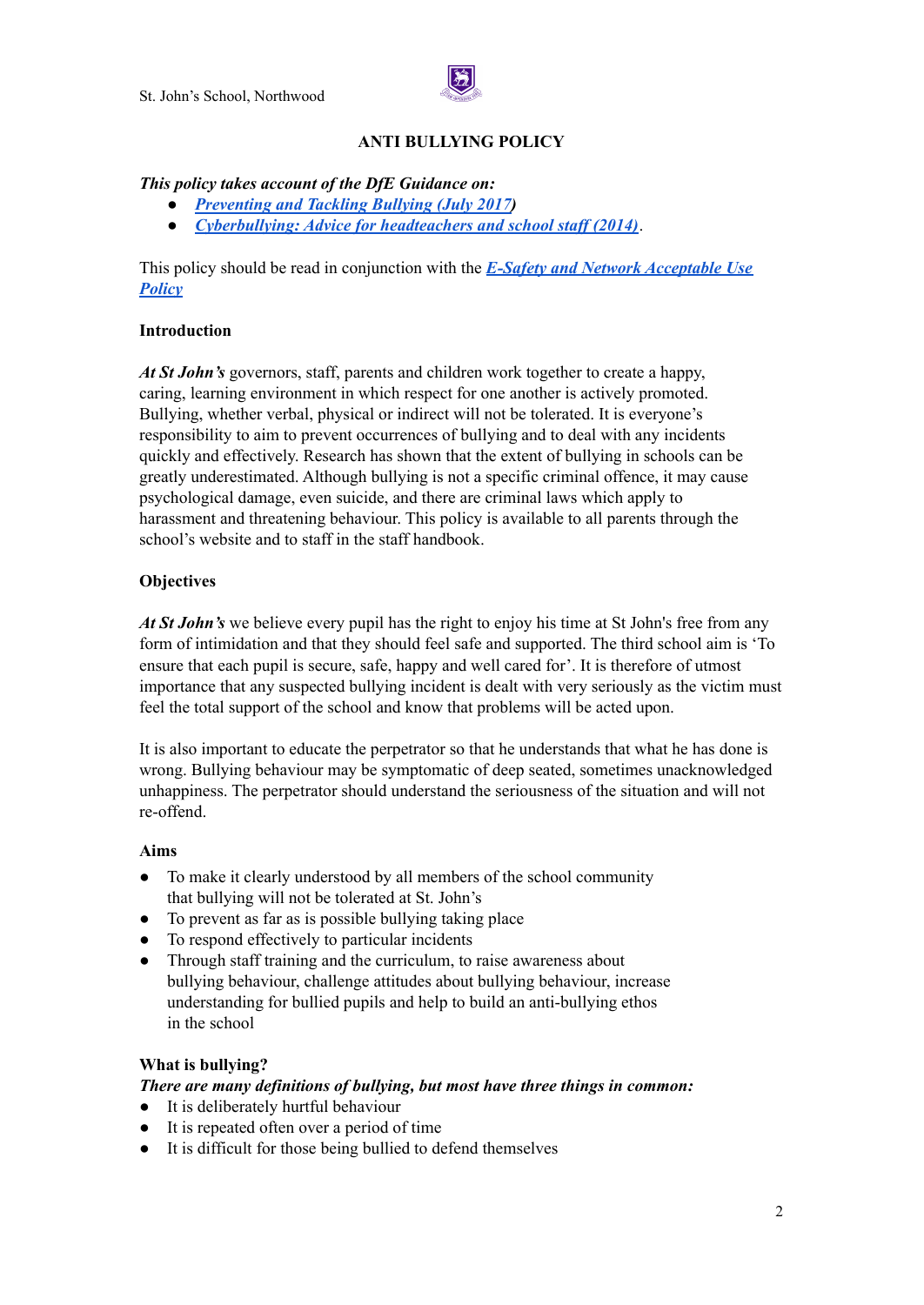

# *Bullying can take a number of forms:*

- Emotional: being unfriendly, excluding, tormenting, making threatening gestures
- Physical: pushing, kicking, hitting, punching or any use of violence
- Religious and cultural: e.g. disrespectful comments about religious practices
- Racist: racial taunts, graffiti, gestures
- Sexual/Sexist: sexual harassment in any form is bullying
- Homophobic: reference to, or focusing on, the issue of sexual orientation
- Verbal: name-calling, sarcasm, spreading rumours, teasing
- Cyber: involving the internet, email, text messaging, social websites, chat rooms and mobile phone calls. Misuse of camera and video facilities. DfE guidance [document:](https://assets.publishing.service.gov.uk/government/uploads/system/uploads/attachment_data/file/374850/Cyberbullying_Advice_for_Headteachers_and_School_Staff_121114.pdf) Cyber [bullying](https://assets.publishing.service.gov.uk/government/uploads/system/uploads/attachment_data/file/374850/Cyberbullying_Advice_for_Headteachers_and_School_Staff_121114.pdf)
- Special Educational Needs and Disability: drawing attention to or exploiting a person's disability to harm or upset them
- Physical appearance: making unkind comments about a physical condition (size, glasses etc)
- Because a child is adopted or is a carer

# *Remember*

- That there is a difference between the premeditation of cruel words or violent actions and a spontaneous outburst. For this reason, bullying can be defined as the repeated behaviour by individuals or groups
- We consider bullying to be a very serious matter. We take into consideration not only the physical and emotional effects of bullying, but recognise they may cause psychological damage.

# **Possible signs of bullying**  $\sim$  children may:

- $\bullet$  Be unwilling to go to school
- Begin performing poorly in their school work
- Come home regularly with clothes and books damaged
- Become withdrawn
- Become distressed or stop eating
- Cry themselves to sleep or have nightmares
- Bed wet
- Have unexplained bruises or scratches
- Refuse to say what is wrong
- Lose belongings
- Become isolated at school

**Who are the victims?** Any child can be bullied. However, there are certain risk factors, which make the experience of bullying more likely. These include:

- Lacking close friends at school, lacking social skills
- Being shy
- Coming from an over protective family environment
- Being from a different racial or ethnic group to the majority
- Being different in some obvious respect from the majority
- Having special physical or educational needs
- Being a "provocative victim" a child who behaves inappropriately with others
- Because he is adopted or a carer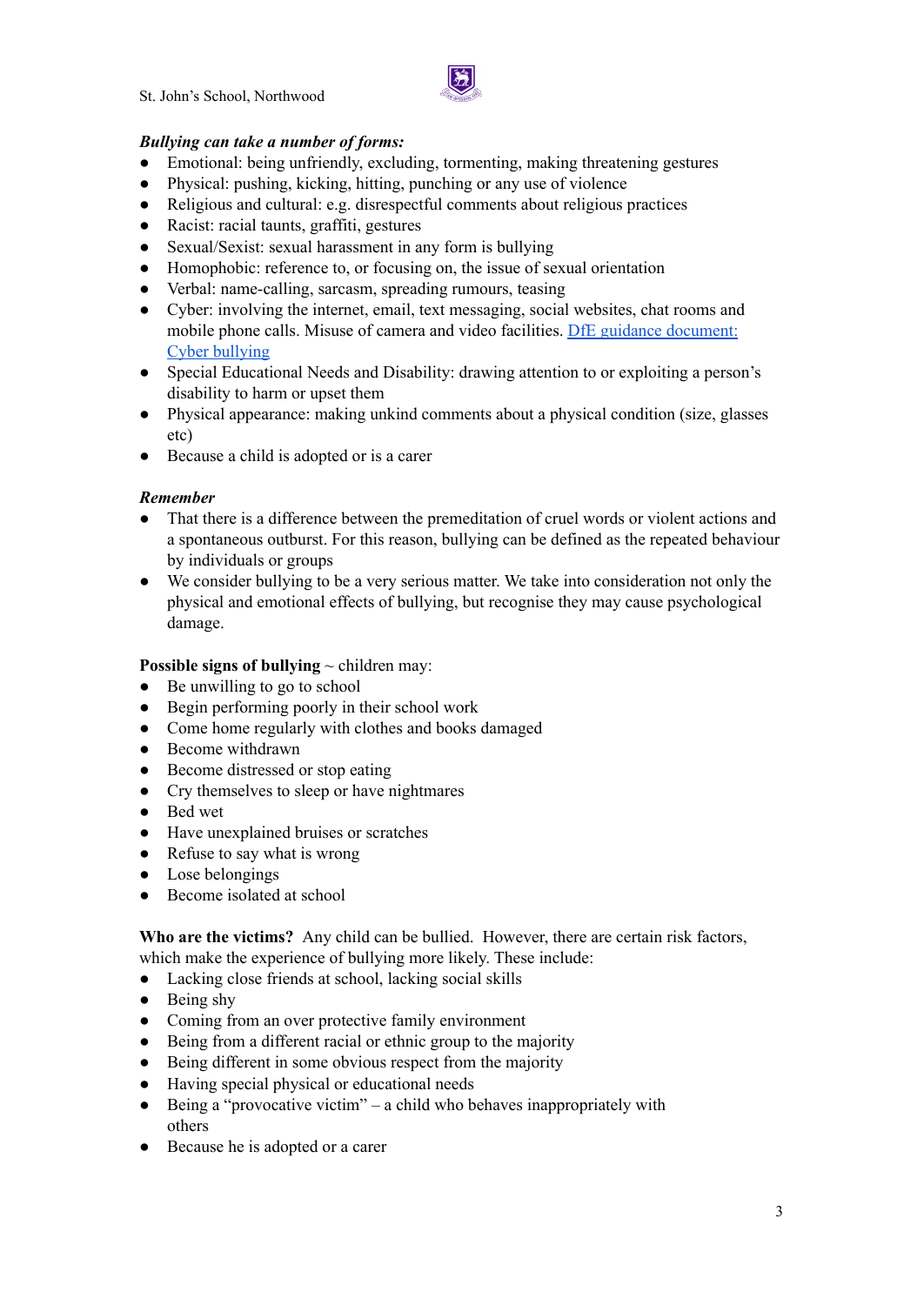

● Be alert to pupils who may be vulnerable and at risk from bullying, in particular SEN/D pupils

#### **Strategies for dealing with bullying**

#### **Prevention**

Preventive measures are based on raising awareness amongst pupils, staff and parents. Everyone therefore should know what the policy is:

- Everyone has the right to feel comfortable, safe, at ease and happy in the school environment
- Bullying in its various forms will not be tolerated
- Anyone who is aware of bullying must report it to a friend who can tell a teacher, to a teacher or other adult in school, to a parent.
- Bullying will be treated seriously
- Staff should minimise opportunities for bullying behaviour through vigilance and punctuality
- Staff and parents should monitor use of internet and e-mail
- The school takes part in National Anti-Bullying initiatives throughout the year
- Mobile phones are not allowed in school, these should be handed in to the office at the beginning of the day and reclaimed at home time as per the pupils' mobile phone policy

**Class/Form Teachers** have a key role to play in raising awareness amongst pupils when establishing expectations about behaviour within their form. **Assemblies, Circle Time, PHSCEE lessons and Class/Form Times** will be used to make children clear about the Anti Bullying policy and ensure that they understand what they should do if they are being bullied or they know someone is being bullied.

**All Staff** should be vigilant at all times. In the prevention of 'Bullying', staff are regularly made aware, updated and reminded to refer to the school's 'Anti-Bullying Policy' and pupil concerns in staff meetings, weekly pastoral briefings, pastoral committee meetings. Training is provided to staff throughout the year, during INSET and our online school provider 'Educare' on 'Bullying'. The DSL and DDSL receive training and updates during the year, through Hillingdon Borough Council, local cluster meetings and face to face training.

**Parents -** The Parents' Handbook outlines appropriate action if parents feel their sons are unhappy at school. Parents are encouraged to inform the school as soon as they have any knowledge or any suspicion of bullying that may be happening. The school discusses the antibullying policy at the different parent information evenings throughout the year. They are also encouraged to raise questions on how to guard against bullying in these meetings.

#### **Responses**

The most effective way of dealing with bullying is to create an atmosphere in which it cannot flourish. It is important that all the boys are aware of the part they play when they find themselves as bystanders. Bullying can be brought to the attention of staff either by the victim(s), their friend(s), their parent(s) or other interested people. The response should involve corrective action and supportive action both for the victim and the bully. Investigations of the reported bullying should have a high priority, but discretion is important. The children should know that there is always somebody ready to listen and to provide immediate support. A bullying incident should be treated as a child protection (CP) concern when there is 'reasonable cause to suspect that a child is suffering or likely to suffer, significant harm' (threshold for reporting to outside agencies.) [Safeguarding](https://docs.google.com/document/d/1hVSZES0VhS7Kdn3l1AC0R8yVoo-y2rS79wqLo6PHaO8/edit#heading=h.3ad60f817g8c) Policy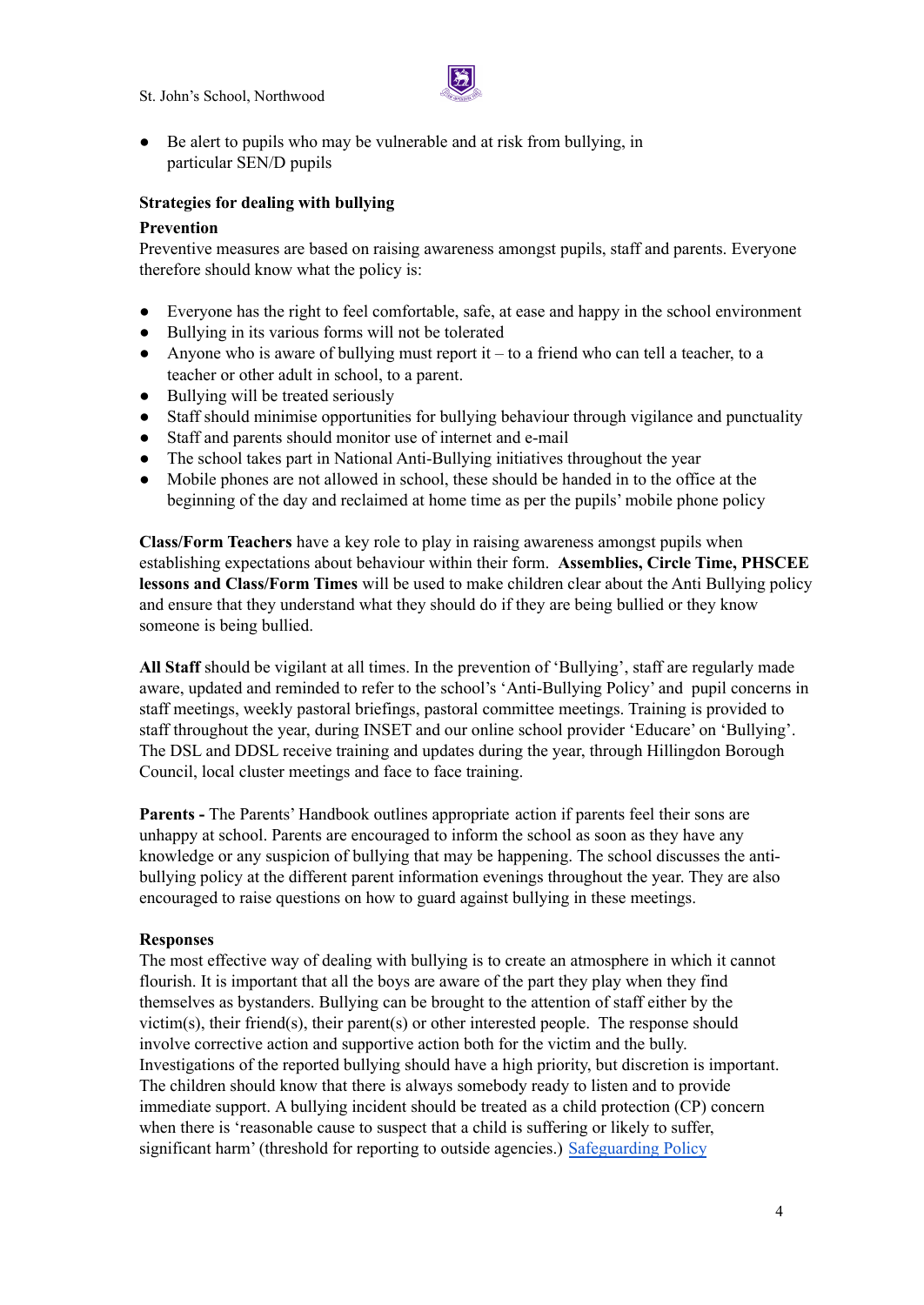

## **Recommended procedure when an incident occurs:**

The following is a list of actions available to staff depending on the perceived seriousness of the situation. The emphasis is always on a caring, listening approach as bullies are often victims too – that is why they bully.

- Investigate the incident as soon as possible
- Arrange separate discussions with the victim and the accused bully. This will require patience and understanding. Remember – Listen, believe, act. Obtain witnesses if possible.
- Contact parents of both the victim and the bully

**Supporting the victim.** Any staff member must ensure that the victim feels confident that they know who to approach should further incidents arise. Offer emotional support; reassure them that they have done the right thing in telling someone. Advise the victim not to retaliate or reply. Suitable support and monitoring will be in place for as long as the staff involved deem appropriate.

## **Strategies.**

The School is proactive in implementing intervention and preventative systems. Strategies include:

- actively provide systematic opportunities to develop pupils'social and emotional skills, including their resilience;
- consider all opportunities for addressing bullying including through the Code of Conduct, curriculum, PSHE sessions, displays, peer support and whole School activities including during National Anti-Bullying Week with a focus on being friendly and kind;
- annually train all staff, teaching assistants and non-teaching staff to identify bullying and follow School policy and procedures on bullying;
- discuss, monitor and review our Anti-Bullying Policy on a regular basis;
- prevention, de-escalation and stopping any continuation of harmful behaviour;
- reaction to alleged and proven incidents of bullying in a prompt, reasonable, proportionate and consistent way;
- safeguarding the person who has experienced bullying and to seek additional support from outside agencies, as appropriate;
- the application of disciplinary sanctions to the person causing the bullying and to ensure that they learn from the experience;
- an ethos that makes it clear that bullying will not be tolerated;
- School Council to raise issues troubling the pupils;
- strong communication and relationships with parents;
- celebration of diversity:

**Discussions with the bully.** Confront them with the details and ask them to tell the truth about the situation/incident. Make it clear that bullying is not acceptable. In some cases a verbal reprimand may be given and the class/form teacher involved. In more serious cases a record of discussions and actions will be taken and the Deputy Head Pastoral/Head of Lower School/Headmaster advised. Incidents of bullying will be recorded in the appropriate sections of the Pupil Profiles of the School Database and in the Serious Incident Folder. This record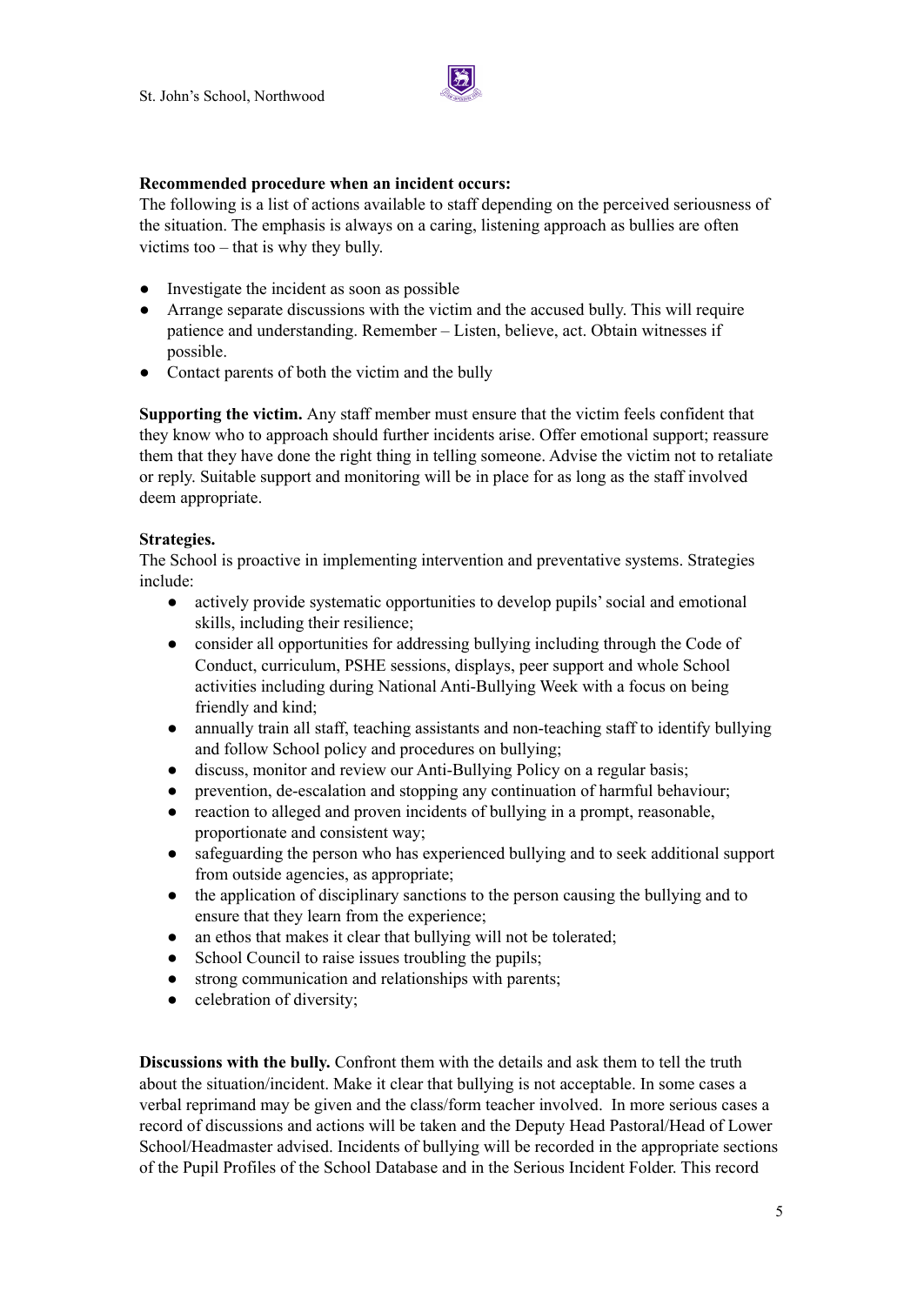

should furnish details of the incident and responses. It will also distinguish any incidents of bullying which are based on protected characteristics.

In bullying cases these actions are implemented:

- The bully may be withdrawn from favoured activities, lose playtimes, or be excluded from school, depending on the perceived severity of the incident(s). An apology should be made to the victim.
- Class/Form teachers should be informed and colleagues should be made aware of the situation so that they may watch carefully for any recurrence (use Monday morning meetings)
- Continue monitoring the situation by observing of boys both inside and outside the classroom. Regular discussions with victim to ensure no repetition.
- As the behaviour of the bully improves, then favoured activities etc. can be reinstated and the child should be praised for good behaviour. This will rebuild the child's self-esteem, which may have been damaged after being caught bullying, or could have been low anyway, hence the bullying.
- If necessary the procedures for dealing with major breaches of discipline as laid out in the '[Behaviour](https://docs.google.com/document/d/1tkwxg-CoBclu1e1zNmdxtkPCVDwJCt2o21YZeiLrrRg/edit) Policy' would need to be used.

#### **Procedures for Dealing with Major Breaches of Discipline**

- 1. Withdrawal from the classroom for the rest of the day and a phone call to parents informing them of the problem.
- 2. A meeting with parents to explain the sanctions, and consequences if there is no improvement in behaviour (A letter will be sent to parents confirming the sanctions).
- 3. If the behaviour incident is deemed to be severe or recurring in the first instance a period of fixed inclusion will be the initial course of action. A meeting with parents will be held with the Headmaster, Deputy Head (Pastoral) or in the case of EYFS and KS1 pupils with the Head of Lower School. Thereafter, if in the opinion of the Headmaster and Deputy Head (Pastoral) the problem is severe or recurring then a fixed period of exclusion will take place.
- 4. If it is deemed more serious than stage four or occurs again then in consultation with the Governors, permanent exclusion will take place. Parents have the right of appeal to the Governors against any decision to permanently exclude.

**N.B.** If the Headmaster deems that the behaviour is of a very serious nature then it may result in the normal procedure outlined above being accelerated quickly through the stages or abandoned and a child may be excluded immediately.

The school will offer support to the bully through the tutor during form time, individual meetings and will educate them through the PSHE curriculum, assemblies and anti-bullying themes throughout the year. The Deputy Head Pastoral will meet and monitor the bully regularly and maybe implement a pastoral behaviour card, to assess progress in specific areas. If further concern is raised the Deputy Head (Pastoral) or Head of Lower School will offer additional pastoral support through our school counsellor, in consultation with the Headmaster. The outside agencies could be contacted for further information, professional guidance and assistance on specific bullying issues.

The school will offer support where appropriate when bullying and cyber-bullying occurs outside school. This policy should be read in conjunction with the school's behaviour policy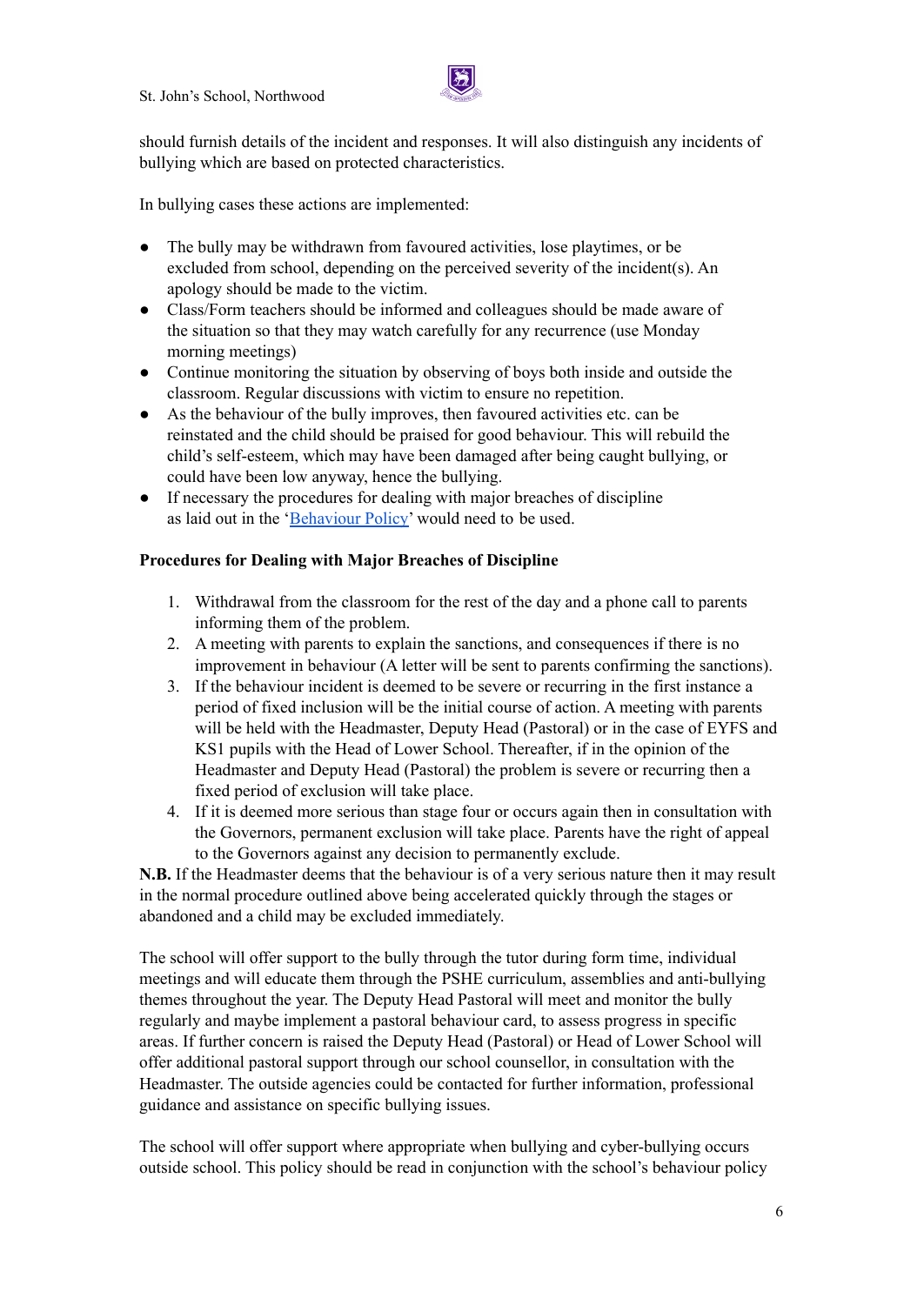

where it is explained how the school will create an environment of good behaviour and respect, and where the good role-modelling of staff and senior pupils is expected.

# **Cyber-bullying Policy**

At St John's, governors, staff and parents recognise that technology plays an important and positive role in children's lives, both educationally and socially. It is committed to helping all members of the school community to understand both the benefits and the risks, and to equip children with the knowledge and skills to be able to use technology both safely and responsibly whether at school or at home.

#### **Aims**

- To ensure that pupils, staff and parents are educated to understand what cyber-bullying is and what its consequences can be.
- safeguard the pupils in the real and virtual world
- To ensure that knowledge, policies and procedures are in place to prevent incidents of cyber-bullying in school or within the school community.
- To ensure that reported incidents of cyber-bullying are dealt with effectively and quickly.
- To monitor the effectiveness of prevention measures through the Pastoral Committee

# **Section A: What is cyber-bullying?**

Cyberbullying can be defined in the following terms:

"Cyberbullying involves the use of information and communication technologies to support deliberate, repeated, and hostile behaviour by an individual or group that is intended to harm others."

Mr Bill Belsey, creator of www.cyberbullying.org

There are many types of cyber-bullying. Although there may be some of which we are unaware, here are the most common:

**1. Text messages** –threatening or abusive texts intended to cause upset– also included here is "Bluejacking" (the sending of anonymous text messages over short distances using "Bluetooth" wireless technology).

**2. Picture/video-clips** via mobile phone cameras – images sent to others to make the victim feel threatened or embarrassed.

**3. Mobile phone calls** – silent calls or abusive messages; stealing the victim's phone and using it to harass others to make them believe the victim is responsible.

**4. Emails** – threatening or bullying e-mails, often sent using a pseudonym or somebody else's name.

**5. Chat room bullying** – menacing or upsetting responses to children or young people when they are in web-based chat room.

**6. Instant messaging (IM**) – unpleasant messages sent while children conduct real time conversations online using real time instant chat apps e.g ; Snapchat;Whatsapp

**7. Bullying via websites/Apps** – use of defamatory blogs (web logs), personal websites and online personal "own web space" sites such as Twitter, TicToc, Discord, Instagram.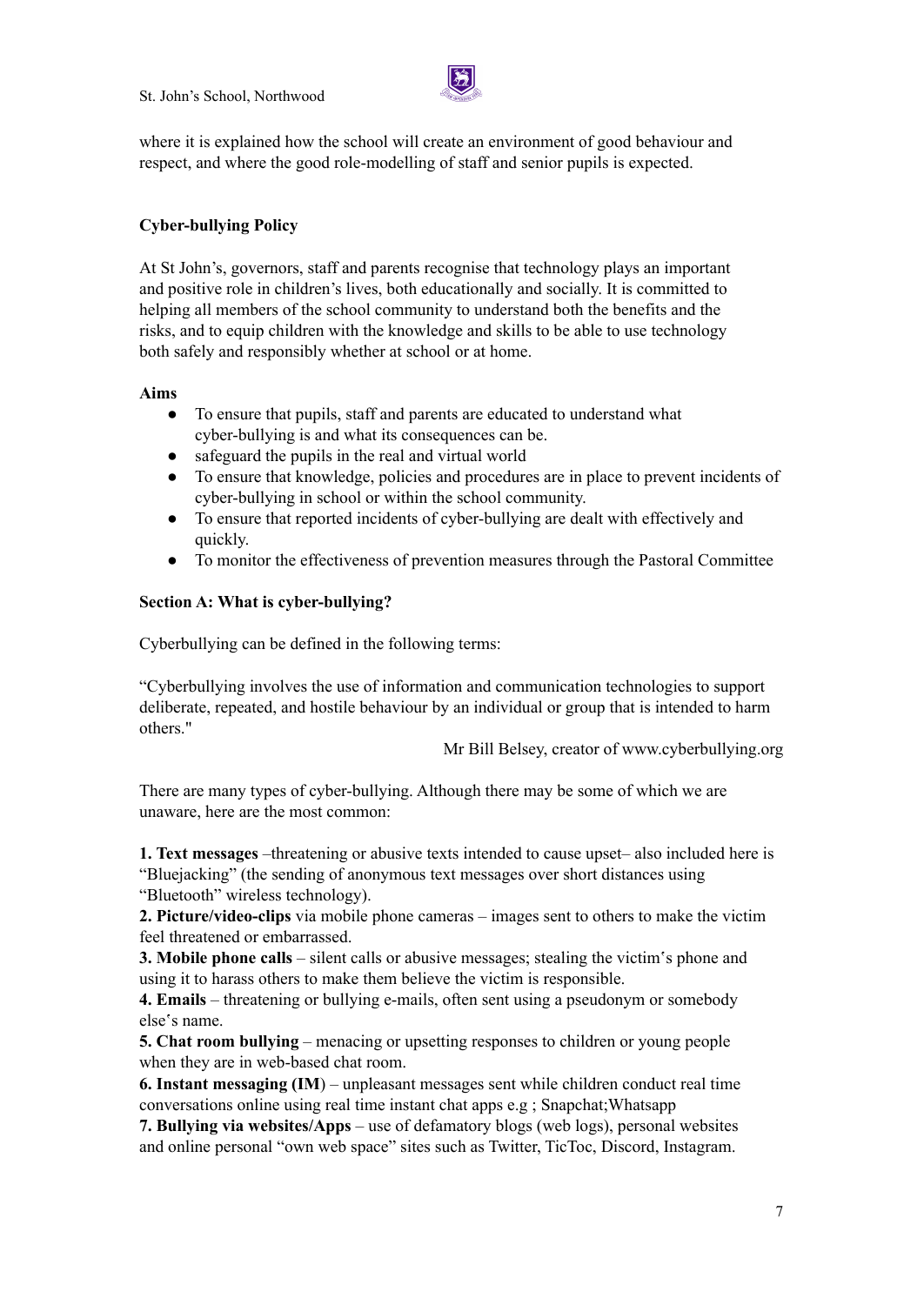

## **Cyber-bullying can:**

- be used to carry out all the different types of bullying; an extension of face-to-face bullying, it can also go further in that it can invade home/personal space and can involve a greater number of people
- take place across age groups
- target school staff and other adults
- draw bystanders into being accessories
- include: threats and intimidation; harassment or 'cyber-stalking'; vilification/defamation; exclusion or peer rejection; impersonation; unauthorised publication of private information or images ('happy-slapping'); manipulation

## **Procedures to prevent cyber-bullying:**

- Staff, pupils, parents and governors to be made aware of issues surrounding cyber-bullying
- Pupils and parents are encouraged to report all incidents of cyberbullying to the school
- Pupils will be involved in developing and communicating this policy through the school council and meetings between the Deputy Head and house prefects
- Pupils will learn about cyber-bullying through our SMART rules (from [www.childnet.com](http://www.childnet.com) ) which are re-enforced in assemblies
- Pupils will discuss cyber-bullying in PSHE lessons and in assemblies.
- Pupils have an Acceptable Use Policy (AUP) (in their homework diary) to follow and use the SMART rules (poster in each classroom)
- Parents will be provided with information and advice on how to combat cyber-bullying through leaflets, recommended websites and biannual outside agency speakers (from childnet)
- Staff should protect themselves when taking images of children by always using a school camera and only downloading images onto the school network.
- Pupils should not be left unattended when using technology in parts of the school that are not classrooms i.e. library

#### **Policies and Procedures**

- Ensure regular review and update of existing policies to include cyberbullying where appropriate
- Provide opportunities for policies to be addressed and for children to be involved in the process of updating and improving them
- Keep good records of all cyberbullying incidents
- Keep AUPs under review as technologies develop
- Publicise rules and sanctions effectively
- The IT Department will use filtering, firewall, anti-spyware software, anti-virus software and secure connections to safeguard the pupils; in addition to monitoring the usage of the internet.

# **Promoting the Positive use of Technology**

St John's will:

● Make positive use of technology across the curriculum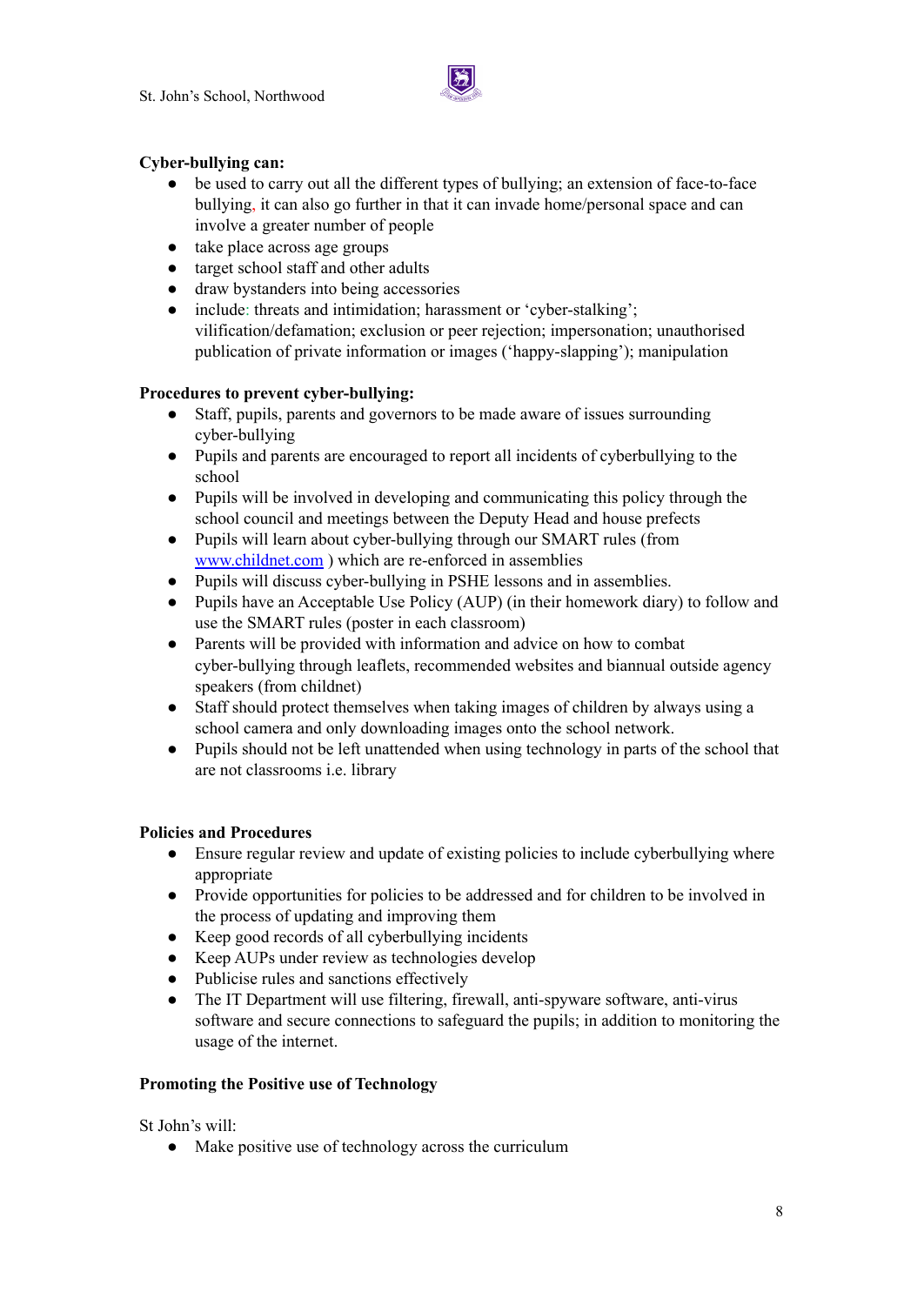

- Use training opportunities to help staff develop their practice creatively and support pupils in safe and responsible use.
- Ensure all staff and children understand the importance of password security and the need to log out of accounts.

What can you do?

- **Always respect others** be careful what you do online, what you say and what images you send. Do not forward offensive material.
- **Think before you send**. What you send can be made public very quickly and could stay online for years.
- **Keep your password secure and private**. Don't let anyone use your passwords; give your mobile number or personal website address only to trusted friends.
- **Block the bully**. Most responsible websites and services allow you to block or report someone who is behaving badly.
- **Don't retaliate or reply!** Replying to bullying messages is just what the bully wants.
- **Save the evidence**. Learn how to keep records of offending messages, pictures or online conversations. These will help you to demonstrate to others what is happening, and can be used by the School, internet provider, mobile phone company or even the police, to investigate the cyber bully.
- **Make sure you tell**. You have the right not to be harassed and bullied online

# Useful Websites

- <http://www.childnet.com/>
- <http://www.chatdanger.com/>
- [http://www.kidsmart.org.uk](http://www.kidsmart.org.uk/)
- <http://www.safekids.com/>
- [http://www.thinkuknow.co.uk](http://www.thinkuknow.co.uk/)

# **Section B: Responding to cyber-bullying**

Most cases of cyber-bullying will be dealt with through the school's existing anti bullying policy and behaviour policy.

# **Investigation**

Staff and pupils should be advised to preserve evidence and a record of abuse; save phone messages, record or save-and-print instant messenger conversations, print or produce a screen-grab of social network pages, print, save and forward to staff whole email messages.

If images are involved, determine whether they might be illegal or raise child protection concerns. If so, contact: Internet Watch Foundation [\(www.iwf.org.uk/](http://www.iwf.org.uk)), the local police or the London Safeguarding Children Board Officer

Some features of cyberbullying differ from other forms of bullying and may prompt a particular response. The key differences are:

- impact: the scale and scope of cyber-bullying can be greater than other forms of bullying
- targets and perpetrators: the people involved may have a different profile to traditional bullies and their targets (it is possible that a member of staff may be a victim)
- location: the 24/7 and anywhere nature of cyber-bullying
- anonymity: the person being bullied will not always know who is bullying them